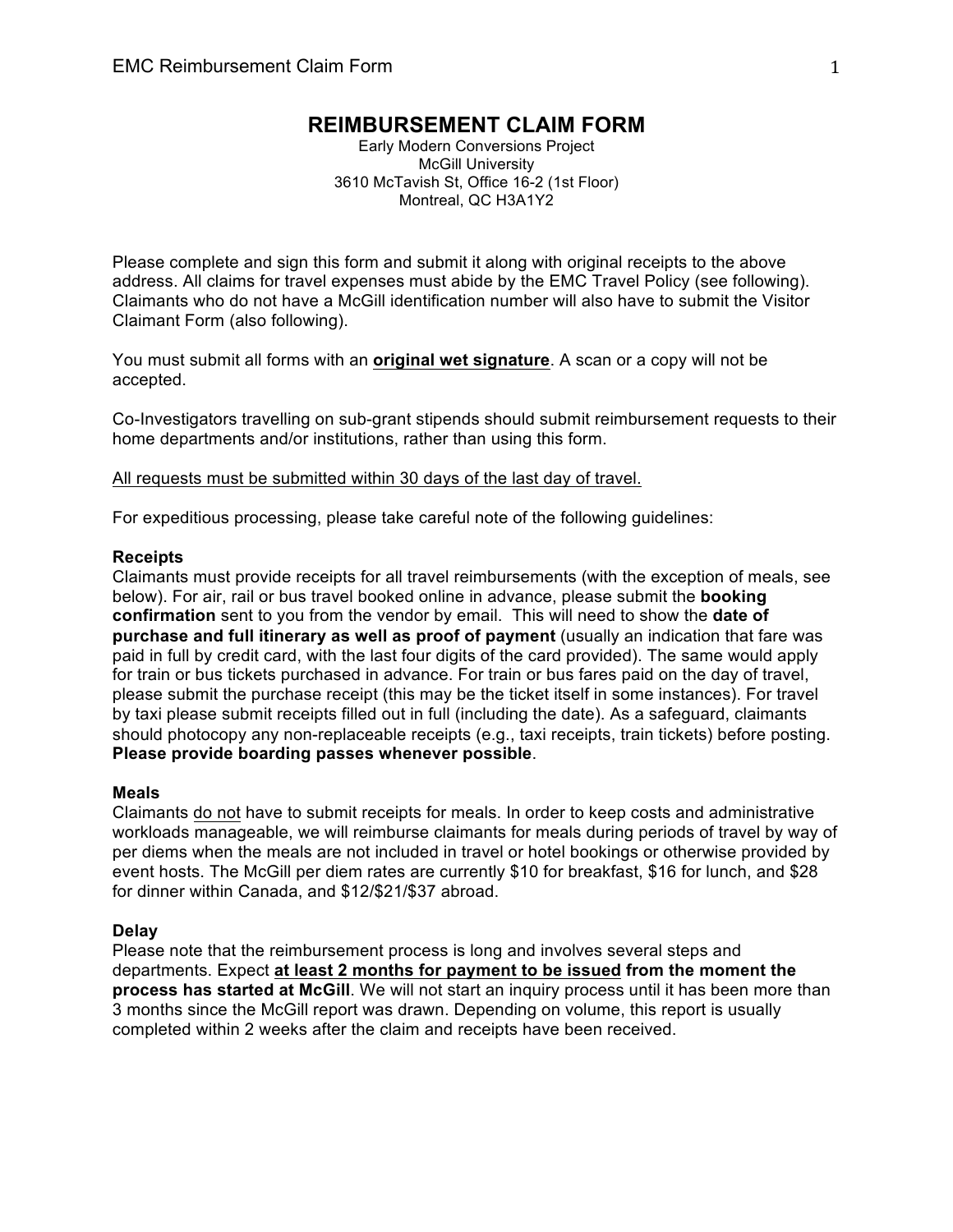| <b>NAME OF CLAIMANT</b>    |  |
|----------------------------|--|
| *MCGILL ID#                |  |
| <b>DESTINATION CITY</b>    |  |
| <b>PROVINCE/STATE</b>      |  |
| <b>DESTINATION COUNTRY</b> |  |
| <b>START DATE</b>          |  |
| (E.g. 27-Jan-2015)         |  |
| <b>RETURN DATE</b>         |  |

\**If you do not have a McGill ID#, you will also have to fill out the Visitor Claimant Form, see following.*

### **DESCRIBE THE PURPOSE OF YOUR TRIP:**

*(E.g. "Presentation for the 'Theatres of Conversion' Workshop at the University of Toronto").* 

# **AWARD TYPE, AMOUNT, AND DATE:**

If you are claiming reimbursement deriving from an EMC Award (for example, a Collaboration Fund award, or a Research Travel & Dissemination Fund award), please fill in the details of the award, please fill in the details below. If your claim does not connect to an award, you may leave this section blank.

| <b>TYPE</b>                      |  |
|----------------------------------|--|
| (E.g., 'RTD' or 'Collaboration') |  |
| <b>AMOUNT</b>                    |  |
| (If applicable)                  |  |
| <b>DATE</b>                      |  |
| (Approximate date when you       |  |
| received notice of the award)    |  |